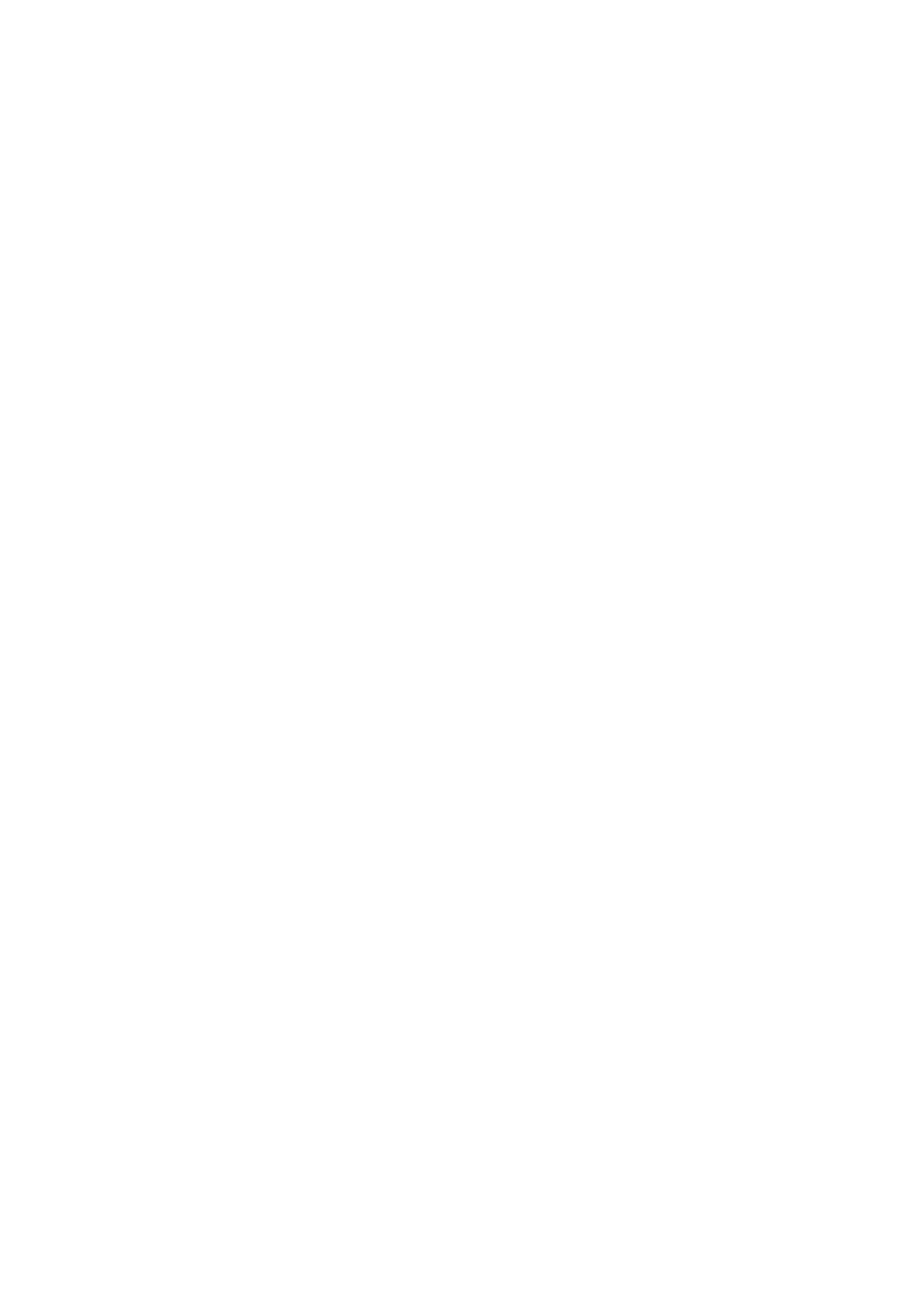# An IEEE AASP Challenge Detection and Classification of Acoustic Scenes and Events (Technical Report)

Dimitrios Giannoulis<sup>†</sup>, Emmanouil Benetos<sup>§</sup>, Dan Stowell<sup>†</sup>, Mathias Rossignol<sup>‡</sup>, Mathieu Lagrange<sup>‡</sup> and Mark Plumbley†

#### I. INTRODUCTION

Over the last decade, there has been an increased interest in the speech and audio processing community in code dissemination and public evaluation of proposed methods. Public evaluation can serve as a reference point for the performance of proposed methods and can also be used for studying performance improvements throughout the years. For example, source separation and automatic music transcription have been well-defined, they have their own performance metrics established, and public evaluations are performed for each - (see the SiSEC evaluation for signal separation [1] for the 1st and the MIREX competition for music information retrieval [2] for the 2nd). However, for researchers working on the field of computational auditory scene analysis (CASA) [3] and specifically, on the tasks of modeling and identifying acoustic scenes containing non-speech and non-music and detecting audio events, there is not yet a coordinated established international challenge in this area. We therefore propose to organise a challenge on the performance evaluation of systems for the detection and classification of acoustic events. This challenge will help the research community move a step forward in better defining the specific task and will also provide incentive for researchers to actively pursue research on this field. Finally, it will help shedding light on controversies that currently exist in the task and offer a reference point for systems developed to perform parts of this task.

We should mention that at present the closest challenge to the one we propose is TRECVID Multimedia Event Detection, where the focus is on audiovisual, multi-modal event detection in video recordings [4]. There are researchers that are using only the audio from the TRECVID challenge in order to evaluate their systems but a dataset explicitly developed for audio challenges would offer a much better evaluation framework since it would be much more varied with respect to audio. In addition, such a dataset would be made so that it would address the needs for a more thorough evaluation of audio analysis systems and would potentially be used more widely and set itself as a standard. We should also note that a public evaluation on Audio Segmentation and Speaker Diarization [5] has also been proposed. This proposed evaluation task consists of segmenting a broadcast news audio document into a few specific classes that are: music, speech, speech with music/noise in background or other. Therefore it is addressing a very specific task and it does not overlap with the proposed challenge.

Finally, one public evaluation that is related to the proposed challenge took place in 2006 and 2007, as part of the CLEAR evaluations [6], funded by the CHIL project. Several tasks on audio-only, video-only or multimodal tracking and event detection were proposed and among them was an evaluation on "Acoustic Event Detection and Classification". The datasets were recorded during several interactive seminars and contain events related to seminars (speech, applause, chair moving, etc). From the datasets created for the evaluations, the "FBK-Irst database of isolated meeting-room acoustic events" [7] has widely been used in the event detection literature; however, the

<sup>†</sup> The authors are with the Centre for Digital Music, Queen Mary University of London, Mile End Rd., London E1 4NS, UK. E-mail: {dimitrios, dans, markp}@eecs.qmul.ac.uk

<sup>§</sup> The author is at the Department of Computer Science, City University London, Northampton Square, London EC1V 0HB, UK. E-mail: emmanouil.benetos.1@city.ac.uk

<sup>‡</sup> The authors are with the Sound Analysis/Synthesis Team, IRCAM, 1 place Igor stravinsky, 75004, Paris, France. E-mail: mathieu.lagrange@ircam.fr, mathias.rossignol@gmail.com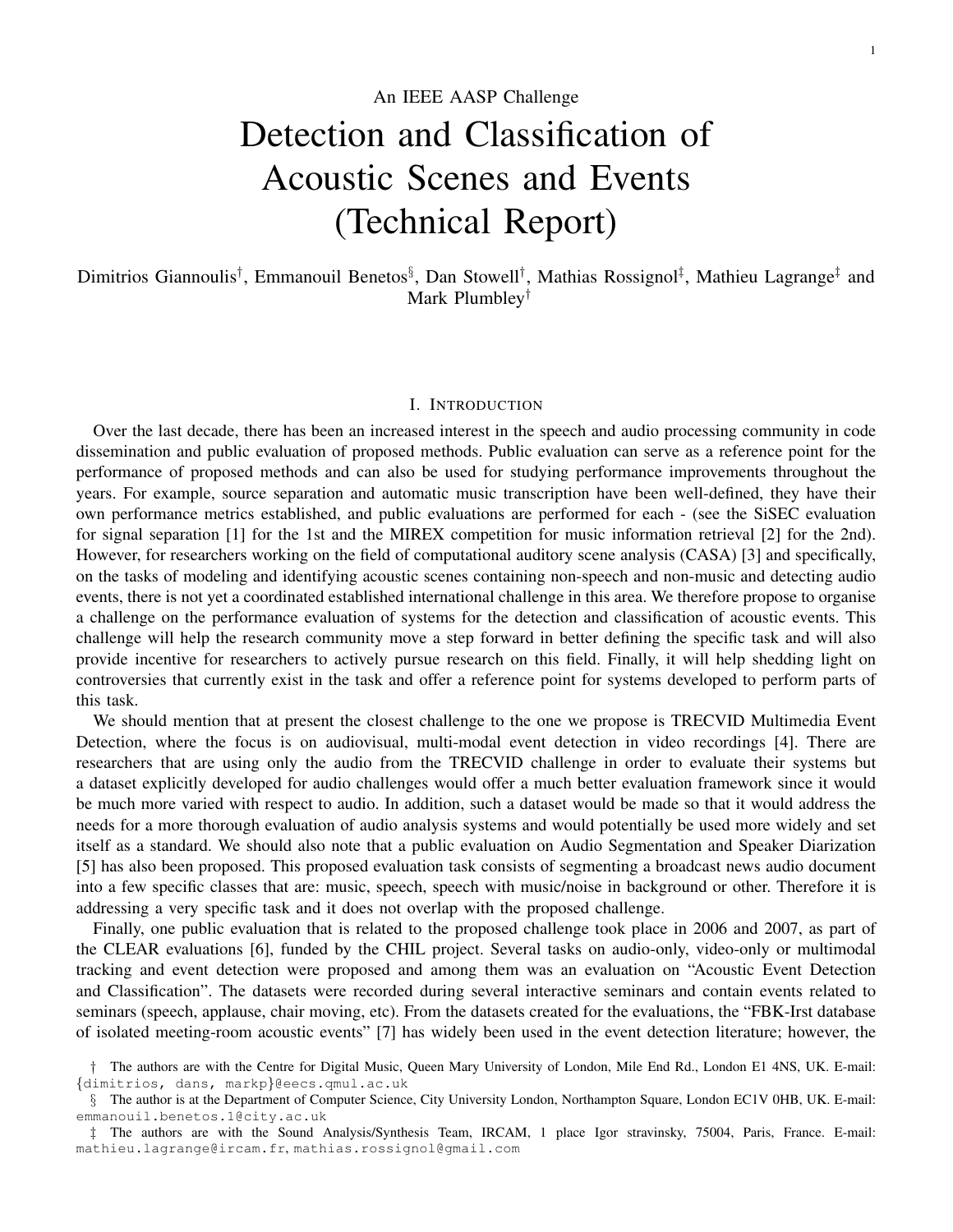aforementioned dataset contains only non-overlapping events. The CLEAR evaluations, although promising and innovative at the time, did not lead to the establishment of a widely-accepted evaluation challenge for this type of tasks mainly because the datasets were limited to specific types of events and acoustic scenes. These evaluations have been discontinued with the end of the CHIL project.

#### II. BACKGROUND

Computational auditory scene analysis (CASA) includes a wide set of algorithms and "machine listening" systems that deal with the analysis of acoustic scenes. Most of them model to some extent the human auditory system and its mechanisms and aim to detect, identify, separate and segregate sounds in the same way that humans do [3]. Two closely related tasks in computational auditory scene analysis (CASA) are *acoustic scene classification* and *detection of sound events within a scene* [3]. A system involved in the first task has as a goal to characterise or "label" the environment in which the audio was recorded by providing a semantic label [8], whereas a system aiming to detect sound events is trying to segment the audio in pieces that represent a single occurrence of a specific event class by estimating the start and end time of each event and if necessary separating it from other overlapping events.

*Acoustic scene classification* aims to characterize the environment of an audio stream by providing a semantic label [8]. It can be conceived of as a standard classification task in machine learning: given a relatively short clip of audio, the task is to select the most appropriate of a set of scene labels. There are two main methodologies found in the literature. One is to use a set of low-level features under a bag-of-frames approach. This approach treats the scene as a single object and aims at representing it as the long-term statistical distribution of some set of local spectral features. Prevailing among different features for the approach is the Mel-frequency Cepstral Coefficients (MFCCs) that have been found to perform quite well [8].

The other is to use an intermediate representation prior to classification that models the scene using a set of higher level features that are usually captured by a vocabulary or dictionary of "acoustic atoms". These atoms usually represent acoustic events or streams within the scene which are not necessarily known a priori and therefore are learned in an unsupervised manner from the data. Sparsity or other constraints can be adopted to lead to more discriminative representations that subsequently ease the classification process. An example is the use of nonnegative matrix factorization (NMF) to extract bases that are subsequently converted into MFCCs for compactness and used to classify a dataset of train station scenes [9]. Building upon this approach, the authors in [10] used shiftinvariant probabilistic latent component analysis (SIPLCA) with temporal constrains via hidden Markov models (HMMs) that led to improvement in performance. In [11] a system is proposed that uses the matching pursuit algorithm to obtain an effective time-frequency feature selection that are afterwards used as supplement to MFCCs to perform environmental sound classification.

The goal of *acoustic event detection* is to label temporal regions, such that each represents a single event of a specific class. Early work in event detection treated the sound signal as monophonic, with only one event detectable at a time [12]. Events in a typical sound scene may co-occur, and so polyphonic event detection, with overlapping event regions, is desirable. However, salient events may occur relatively sparsely and there is value even in monophonic detection. There has been some work on extending systems to polyphonic detection [13]. Event detection is perhaps a more demanding task than scene classification, but at the same time heavily intertwined. For example, information from scene classification can provide supplementary contextual information for event detection [14]. Many proposed approaches can be found in the literature among which spectrogram factorization techniques tend to be a regular choice. In [15] a probabilistic latent semantic analysis (PLSA) system, a closely related approach to NMF, was proposed to detect overlapping sound events. In [16] a convolutive NMF algorithm applied on a Mel-frequency spectrum was tested on detecting non-overlapping sound events. Finally, a number of proposed systems focus on the detection and classification of specific sound events from environmental audio scenes such as speech [17], birdsong [18], musical instrument and other harmonic sounds [19] or pornographic sounds [20].

# III. CHALLENGE DESCRIPTION

The aim of the proposed challenge is to build a specific set of sub-challenges for the detection and classification of acoustic scenes and events in monaural recordings. Our goal is to provide a focus of attention for the scientific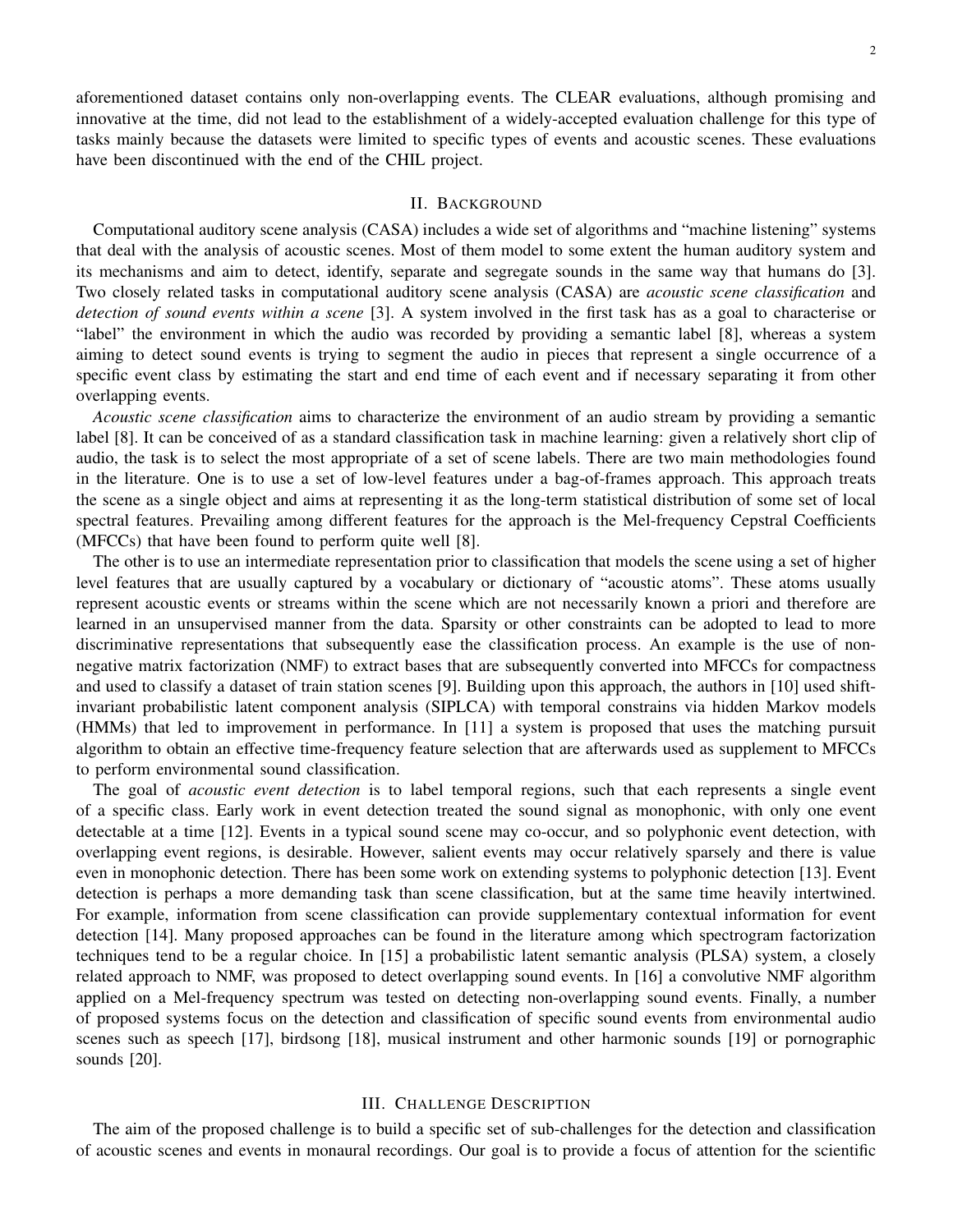community in developing systems for CASA that will encourage sharing of ideas and improve the state of the art, potentially leading to the development of systems that achieve a performance close to that of humans.

The first challenge addresses the problem of identifying and classifying acoustic scenes and soundscapes. The second challenge addresses the problem of identifying individual sound events that are prominent in an acoustic scene. Two distinct experiments take place for sound event identification, one for simple acoustic scenes without overlapping sounds and the other using complex scenes in a polyphonic scenario. In an everyday scenario, most of the sounds that reach our ears tend to stem from a multitude of sources so the polyphonic case would be more interesting but much more challenging.

# IV. EVALUATION DATA

# *A. Datasets*

There are three datasets overall, one for scene classification and two for event detection, which will be described below.

*1) Scene Classification Dataset:* The dataset for the scene classification (SC) challenge consists of 30 sec recordings of various acoustic scenes. The scene classification dataset consists of 2 equally proportioned parts each made up of 10 audio recordings for each scene (class), for a total of 100 recordings per part. One for public release (available to participants to build up and investigate the performance of their system), and one private set for evaluating submissions. The public dataset is published on the C4DM Research Data Repository (accessible through [21]). Scenes include:

| • busy street       | $\bullet$ park |
|---------------------|----------------|
| • quiet street      | $\bullet$ bus  |
| • supermarket/store | • tube/metro   |
| • restaurant        | • tubestation  |
| $\bullet$ office    | • open market  |

For each scene type, three different recordists (DG, DS, EB) visited a wide variety of locations in Greater London over a period of months (Summer and Autumn 2012), and in each scene recorded a few minutes of audio. We ensured that no systematic variations in the recordings covaried with scene type: all recordings were made in moderate weather conditions, and varying times of day and week, and each recordist recorded each scene type. 30-second segments were selected after careful review of the recordings to ensure they were free of issues such as mobile phone interference or microphone handling noise.

*2) Event Detection - Office Live Dataset:* The dataset for the Event Detection - Office Live task consists of three subsets (a training, a development and a testing dataset). The training set<sup>1</sup> contains instantiations of individual events for every class. The development (validation) and testing dataset, denoted as office live (OL), consists of roughly 1 min long recordings of every-day audio events in a number of office environments (different-size and absorbing quality rooms, different number of people in the room and varied noise level). The audio events include:

- door knock
- door slam
- speech
- human laughter
- clearing throat
- coughing
- drawer
- printer
- keyboard click
- mouse click
- object (specifically pen, pencil or marker) put on table surfaces
- switch
- keys (put on table)
- phone ringing
- short alert (beep) sound
- page turning

Since there is inherent ambiguity in the annotation process, there are available two different annotations corresponding to two different human annotators. Annotators were trained in Sonic Visualiser<sup>2</sup> to use a combination of

<sup>&</sup>lt;sup>1</sup>The training set for the Event Detection OL and OS tasks can be obtained from http://c4dm.eecs.qmul.ac.uk/rdr/handle/123456789/28 <sup>2</sup>http://www.sonicvisualiser.org/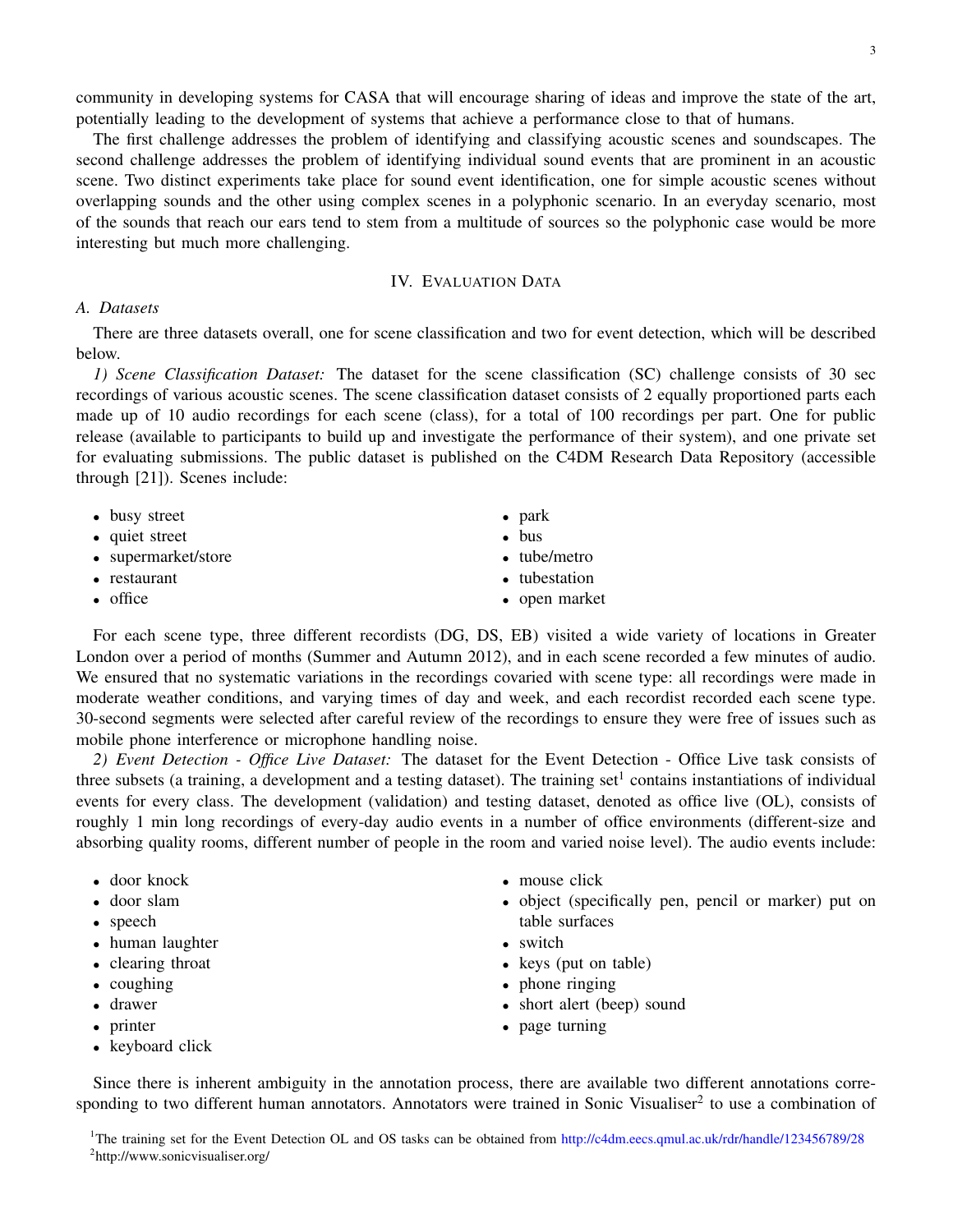listening and inspecting waveforms/spectrograms to refine the locations. We then examined the two annotations per recording for for consistency and any instances of errors. Especially in the case of long soft tails in the offset of some events it is humanly impossible to extract a meaningful and accurate offset point and it usually comes down to the subjective opinion of the annotator where the offset for that event is. Therefore, including more than one annotation helps generalise the evaluation of the systems by allowing a small trade-off in the complexity of the testing process. Participants are welcome to use both, the average or only one of the two. Evaluation is made using both annotations.

The training set includes 24 recordings of individual sounds per class, followed by annotations of their onset and offset in sec. The development set includes 3 recordings of a series of events from one of the office environments. These recordings are also accompanied by annotation of the events' onsets and offsets. The third set that is not released contains recordings of sound events made in all office environments, excluding the one used for the development set.

*3) Event Detection - Office Synthetic Dataset:* The third dataset (for the Event Detection - Office Synthetic task) contains artificially sequenced sounds provided by the Analysis-Synthesis team of IRCAM. The aim of this subtask is to study the behavior of tested algorithms when facing different levels of complexity such as the event to background energy ratio, the level of overlap between individual events etc. The benefit of using such a dataset is that the experiment is more controllable and practical than utilizing real recordings. In addition to that, the ground truth is most accurate even for polyphonic mixtures with lots of overlaps among different sounds. We expect systems to perform better in this dataset but it could help for measuring the performance of systems in artificially created recordings compared to real recordings.

The data for the OS task consist of three subsets like the previous task. The training dataset consists of audio recordings of individual events which are identical to the one for the realistic task. The development and testing datasets consist of artificial scenes built by sequencing recordings of individual events (different recordings from the ones used for the training dataset) and background recordings provided by C4DM. As the data are recorded by QMUL specifically for this challenge, confidentiality is ensured.

A scene synthesizer able to easily create a large set of acoustic scenes from many recorded instances of individual events was designed. The synthetic scenes are generated by randomly selecting for each occurrence of each event we wish to include in the scene one representative excerpt from the natural scenes, then mixing all those samples over a background noise. The distribution of events in the scene is also random, following high-level directives that specify the desired density of events. The average SNR of events over background noise is also specified and, unlike in the natural scenes, is the same for all event types (this is a deliberate decision). The synthesized scenes are mixed down to mono in order to avoid having spatialization inconsistencies between successive occurrences of a same event; spatialization including room reverberation is left for future work. The resulting development and testing datasets consist of scripted/synthetic sequences with varying durations, with accompanying ground-truth annotations. The development dataset is published on the C4DM Research Data Repository (accessible through [21]).

*Note:* All datasets for the challenge are released under a creative commons (CC BY) license<sup>3</sup>.

#### *B. Recording Equipment*

The Centre for Digital Music at Queen Mary University of London collected data on environmental audio to be used exclusively for the challenge. The recording equipment includes two settings. The first is a high-quality Soundfield microphone system, model SPS422B [22], able to capture 4-channel surround sound with high clarity that can also be mapped to stereo or mono in a later state if necessary. The second is a set of Soundman binaural microphones, model OKM II [23], specifically made so that they imitate a pair of in-ear headphones that the user can wear. The portability and subtlety of that system enables the user not to attract any attention from people in the environment and therefore, we can obtain everyday recordings unobstructed and with relative ease. Furthermore, the recorded audio is very similar to the sound that reaches the human auditory system of the person wearing the equipment as it is recorded after being filtered by the head-related transfer function (HRTF) [24]. Therefore, the resulting data carry also binaural information about the sound that could additionally be utilized as cues for sound

<sup>&</sup>lt;sup>3</sup>For more details on licensing please visit: http://creativecommons.org/licenses/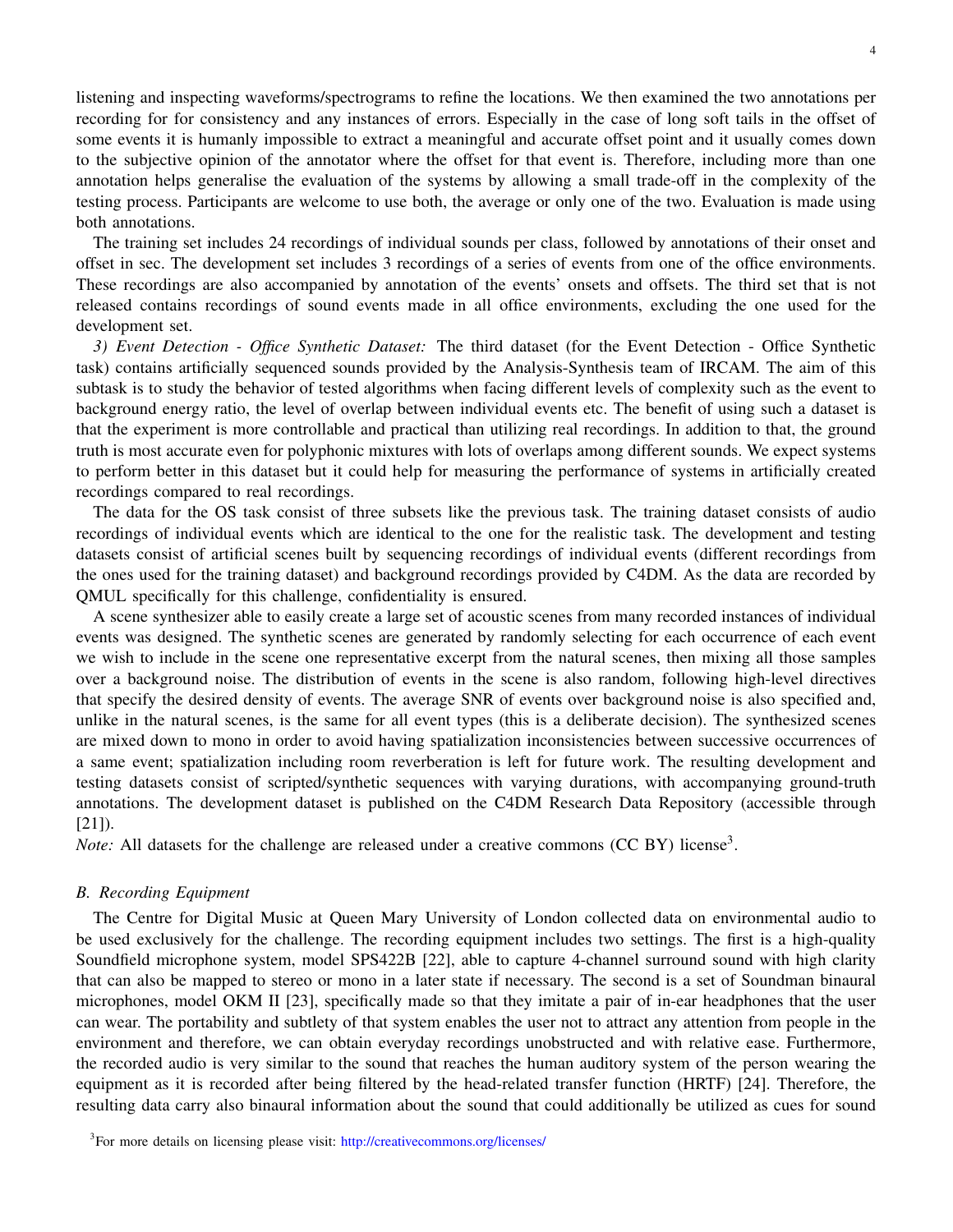event and scene detection from audio or simply be ignored entirely by adding the two channels together in order to obtain a mono recording.

The sound files for the 1st task (scene classification), recorded with the binaural microphones, have the following specifications: PCM, 44100 Hz, 16 bit, two-channel (CD quality). The specifications for the sound files for the other tasks, that were recorded with the Soundfield microphone system, are: two-channel stereo (mixed down from 4-channel B-format), 44100 Hz, 24 bit. The B-format is also released together with the stereo versions but the challenge is run on stereo and not the B-format. The participants for the challenge have the flexibility to mix recordings down to mono if they desire to do so.

Finally it should be noted that the recording level was held constant for all sounds in both the training and test recordings and for all tasks.

# V. METRICS

### *A. Scene Classification*

For classifying acoustic scenes, the output of each run for a single file only contains the class label. As in the MIREX train/test tasks [2], the metrics that are computed are the raw classification (identification) accuracy, a normalized classification accuracy per class, the standard deviation, and a confusion matrix for each submission. For this train/test task, participating algorithms are evaluated using 5-fold cross validation.

#### *B. Event Detection*

For event detection, three types of evaluations take place. A frame-based, an event-based, and a class-wise eventbased evaluation. We believe that both methods together can provide a thorough assessment of the various systems, with the event-based evaluation capturing the accuracy of the overall event detection, and the frame-based evaluation offering in finer detail the accuracy over time for each system.

The output of each run is a file that should contain the onset, offset and the event ID separated by a tab, ordered in terms of onset times:

| onset | <i>offset</i> | E01 |
|-------|---------------|-----|
| onset | offset        | E02 |
| onset | <i>offset</i> | E03 |
|       |               |     |

Frame-based evaluation is performed using a 10ms step. The main metric utilised for the frame-based evaluation is a frame-based version of the acoustic event error rate [7]:

$$
AEER = (D + I + S)/N \cdot 100\tag{1}
$$

where  $N$  is the number of events to detect for that specific frame,  $D$  is the number of deletions (missing events),  $I$ is the number of insertions (extra events), and S is the number of event substitutions, defined as  $S = \min\{D, I\}$ . Frame-level metrics are averaged over time for the duration of the recording.

Additional metrics are given by using the Precision, Recall, and F-measure (P-R-F). By denoting as  $r$ ,  $e$ , and  $c$ the number of ground truth, estimated and correct events for a given 10ms frame, the aforementioned metrics are defined as:

$$
Pre = \frac{c}{e}, \quad Rec = \frac{c}{r}, \quad F = \frac{2 \cdot Pre \cdot Rec}{Pre + Rec}
$$
\n<sup>(2)</sup>

For the onset-only event-based evaluation, each event is considered to be correctly detected within a 100ms tolerance window. For the onset-offset event-based evaluation, each event is correctly detected if its onset is within a 100ms tolerance window and its offset is within 50% range of the ground truth event's offset with respect to the duration of the event. As in the frame-based task, the AEER and P-R-F metrics for both the onset-only and the onset-offset event detection tasks can be defined accordingly. It should also be noted that duplicate events are considered as false alarms.

Finally, a class-wise event-based evaluation also takes place, in order to ensure that that repetitive events do not dominate the accuracy of an algorithm. The output of the algorithm is the same as in the event-based evaluation,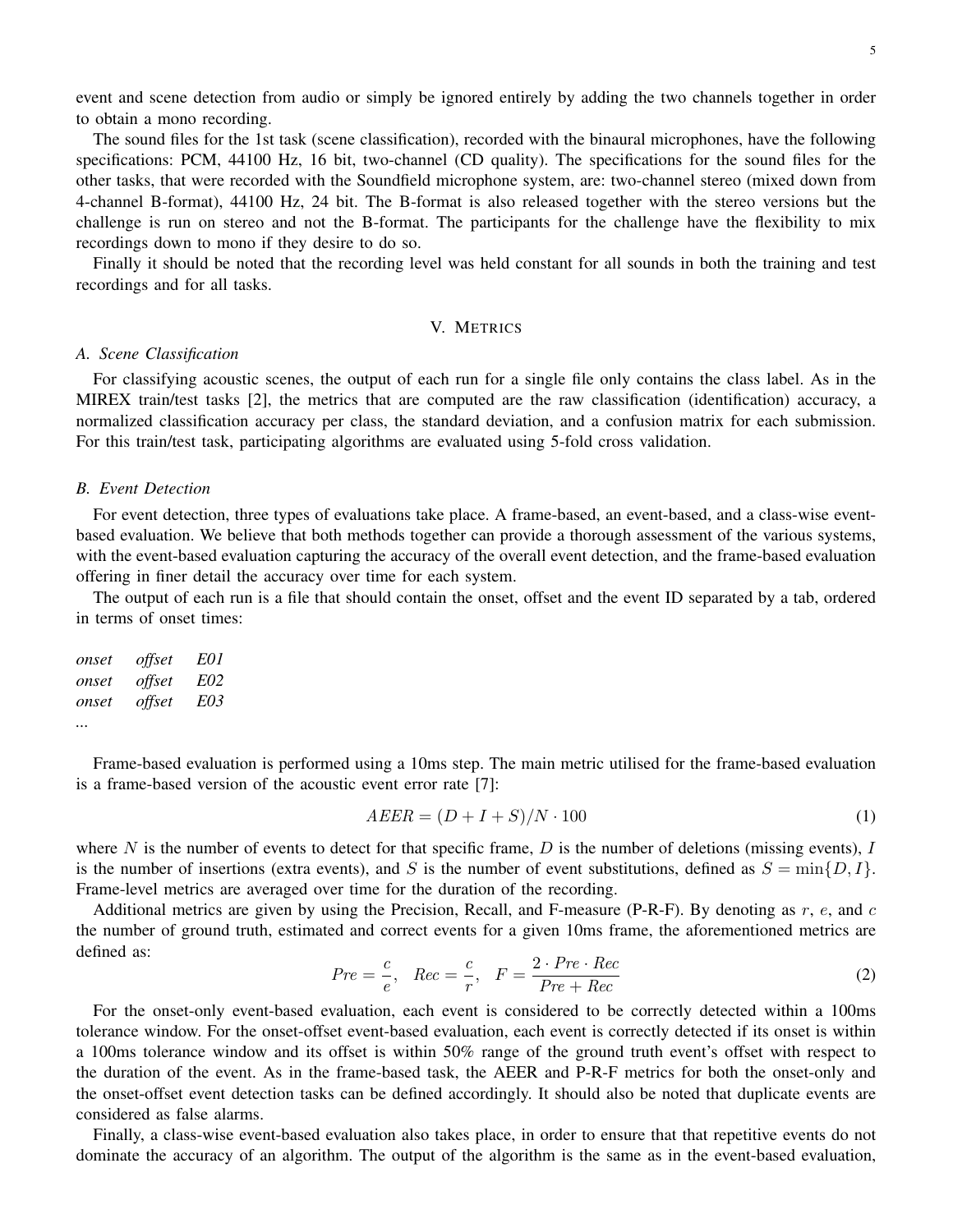but in this fase the AEER and P-R-F metrics are computed for each class separately within a recording and will be averaged accoss a recording. For example, the class-wise F-measure is defined as:

$$
F = \sum_{k} F_{k}/K \tag{3}
$$

where  $F_k$  denotes the computed F-measure taking into account detected events for class k.

#### VI. SCHEDULE

The schedule for the proposed challenge is as follows:

- 1) June 2012: An open call for participation and discussion for the challenge will be announced in related mailing lists (AUDITORY, IEEE SPS Newsletter, IEEE AASP members and affiliates, machine-listening) and will also be advertised in related conferences (e.g. MLSP). The challenge website will be updated accordingly.
- 2) August 2012: Deadline for encouraging participants to contribute in the discussions regarding the challenge specifications (a mailing list will be created for any challenge-related discussions).
- 3) March 2013: Deadline for code submission. The code can be either run by the challenge organisers or by the participants themselves. The code should be accompanied by a maximum 3-page description of their work, in the IEEE double-column conference format (templates will be uploaded in the challenge website, copyright will remain with the authors).
- 4) May 2013: Submission deadline for WASPAA 13. Authors of novel work related to the challenge are encouraged to submit regular papers to the workshop.
- 5) October 2013: The 3-page descriptions will be made public along with the evaluation results. Authors are invited to submit camera-ready versions of the descriptions, reflecting the results of the evaluation. During WASPAA 13, each submission will be presented by the participants during one of the regular poster sessions. A 20min oral presentation and discussion regarding the specific challenge will also take place in the same workshop<sup>1</sup>.
- 6) November 2013: Invite select participants to submit novel work for the challenge in an IEEE TASLP/JSTSP special issue on the AASP challenges. The challenge organisers will also write an overview article on the challenge and the current trends in the field (this overview article can also be part of a Signal Processing Magazine submission, in order to increase visibility).

#### **REFERENCES**

- [1] E. Vincent, S. Araki, F.J. Theis, G. Nolte, P. Bofill, H. Sawada, A. Ozerov, B.V. Gowreesunker, D. Lutter, and N.Q.K. Duong, "The Signal Separation Evaluation Campaign (2007-2010): Achievements and remaining challenges," *Signal Processing*, vol. 92, pp. 1928–1936, 2012.
- [2] "Music Information Retrieval Evaluation eXchange (MIREX)," http://music-ir.org/mirexwiki/.
- [3] D. L. Wang and G. J. Brown, *Computational Auditory Scene Analysis: Principles, Algorithms, and Applications*, IEEE Press, 2006.
- [4] "TRECVID 2011 MED Evaluation track," http://www.nist.gov/itl/iad/mig/med11.cfm.
- [5] "Albayzin 2010 audio segmentation and speaker diarization evaluation task," http://fala2010.uvigo.es/index.php?option=com content&view=article&id=60\%3Aaass&catid=36&Itemid=65&lang=en.
- [6] R. Stiefelhagen, K. Bernardin, R. Bowers, J. Garofolo, D. Mostefa, and P. Soundararajan, "The CLEAR 2006 evaluation," *Multimodal Technologies for Perception of Humans*, pp. 1–44, 2007.
- [7] "FBK-Irst database of isolated meeting-room acoustic events," http://catalog.elra.info/product\_info.php?products\_id=1093, 2008, European Language Resources Association.
- [8] J.-J. Aucouturier, B. Defreville, and F. Pachet, "The bag-of-frames approach to audio pattern recognition: A sufficient model for urban soundscapes but not for polyphonic music," *Journal of the Acoustical Society of America*, vol. 122, pp. 881, 2007.
- [9] B. Cauchi, "Non-negative matrix factorisation applied to auditory scenes classification," MS thesis, 2011.
- [10] E. Benetos, M. Lagrange, and S. Dixon, "Characterization of acoustic scenes using a temporally-constrained shift-invariant model," in *Proc DAFX, York, UK*, 2012.
- [11] S. Chu, S. Narayanan, and C.-C. Jay Kuo, "Environmental sound recognition with time-frequency audio features," *IEEE Trans Audio, Speech and Language Processing*, vol. 17, no. 6, pp. 1142–1158, 2009.
- [12] A. Mesaros, T. Heittola, A. Eronen, and T. Virtanen, "Acoustic event detection in real life recordings," in *Proc EUSIPCO*, 2010.
- [13] T. Heittola, A. Mesaros, T. Virtanen, and A. Eronen, "Sound event detection in multisource environments using source separation," in *Proc CHiME*, 2011, pp. 36–40.

<sup>1</sup>After contacting the WASPAA 2013 chairs, it has been agreed to assign a time slot for presenting the challenge and its results. The exact date and form of the session is to be finalised together with the workshop schedule when this is announced.